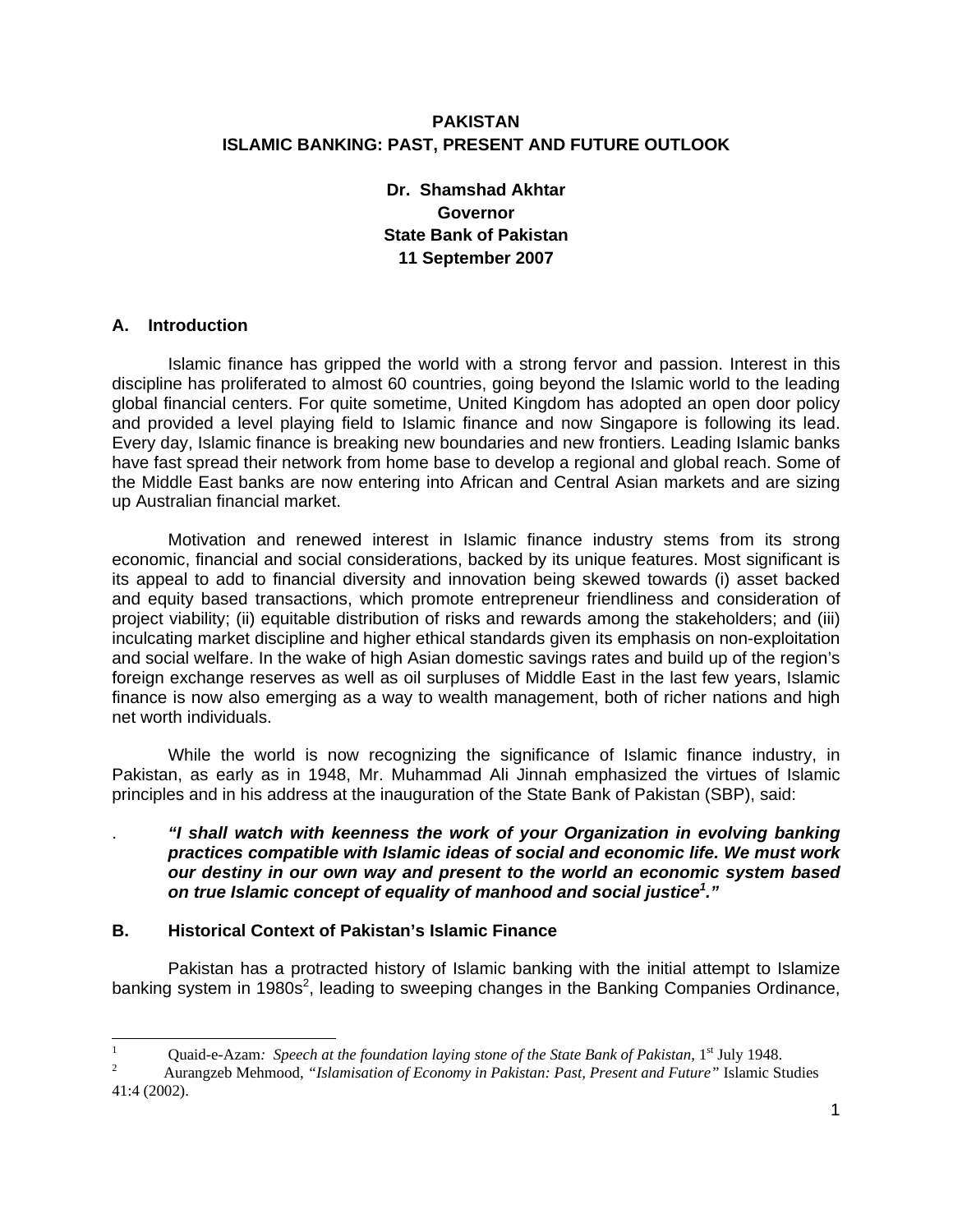1962 (BCO'62) and associated laws and regulations to accommodate non-interest based banking transactions. Some specific developments around this period are noteworthy:

- i. In 1979, two Government-owned mutual funds in Pakistan, the NIT and ICP, started to eliminate interest from their operations by eschewing investment of their funds in interest bearing securities. Investor scheme of ICP was substituted as from October 1, 1980 by a new scheme based on profit and loss sharing.
- ii. The state-run House Building Finance Corporation (HBFC) also eliminated interest from its operations from July 1, 1979.
- iii. In June 1980, legal framework was amended to permit issuance of a new, interest-free instrument of corporate financing called Participation Term Certificate (PTC).
- iv. A new law, namely, the Modaraba Companies and Modarabas Ordinance, 1980 along with the Modaraba Companies and Modaraba Rules, 1981 was promulgated to introduce modarabas, as a two-tier fund structure, for undertaking Shariah compliant businesses.
- v. In 1984, the Banking and Financial Services Ordinance, 1984 amended seven laws and Banking Tribunals Ordinance, 1984 provided a new system of recovery of non-interest based modes of financing.
- vi. From January 1, 1981, separate interest-free counters started operations in all the nationalized commercial banks to mobilize deposits on profit and loss sharing basis. Concurrently, banks were prohibited from specified interest based transactions, which resulted in development of Islamic modes of financing.
- vii. Finally, SBP issued BCD Circular No. 13 of 1984 that called for elimination of Riba from the banking system and in January 1, 1985 all financing to Federal and Provincial Governments, public sector corporations and public or private joint stock companies was directed to be only through interest-free modes.
- viii. From July 1, 1985 all commercial banking in Pak Rupees was made interest free. $3$ Resultantly, profit and loss sharing (PLS) deposits, as a percentage of total deposits, rose from 9.2% at the end of 1981 to 61.6% by end of 1985.

These measures resulted in a country-wide roll out of Islamic banking. However, the premature and sudden conversion of banking system to Islamic system coupled with the lack of preparedness and understanding among financial institutions and public posed difficultly in implementation. The Federal Shariat Court challenged some emerging products and processes and declared them un-Islamic. The Shariat Appellate Bench of the Supreme Court upheld the decision of the Federal Shariat Court and offered guidelines to address the issues involved, setting a timeline for implementation. This decision was later set aside in a review petition filed by the United Bank.

-

<sup>3</sup> Mohsin S. Khan and Abbas Mirakhor: *Islamic Banking, Experiences in Islamic Republic of Iran and Pakistan.*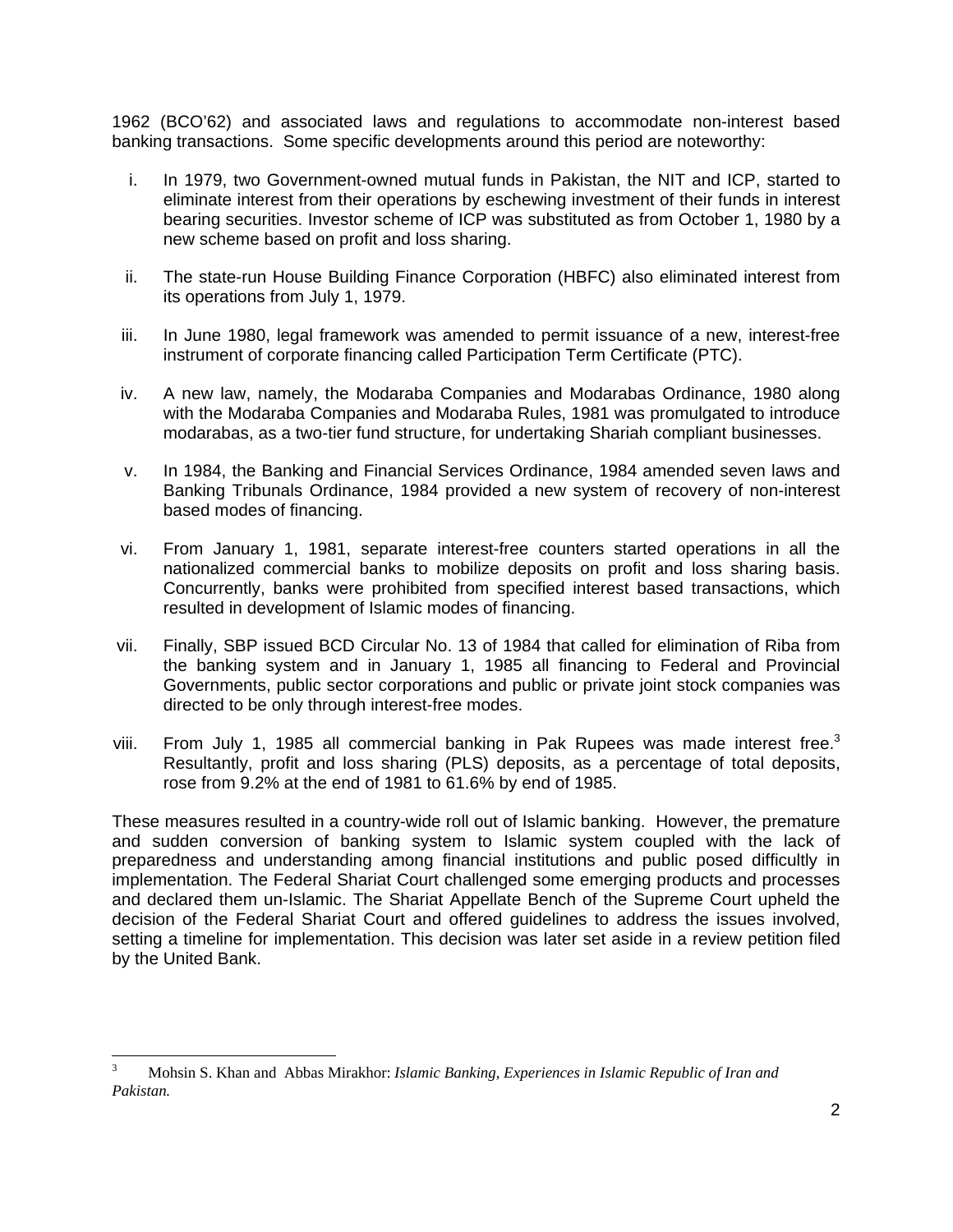### **C. Current State of Industry**

Some key lessons emerge from Pakistan's experience of 1980s. Firstly, it is prudent to allow industry to adopt an evolutionary process, rather than adopting a revolutionary approach, in order to nurture acceptability and development of Islamic finance industry. Secondly, flexibility rather than rigidity allows for effective accommodation of changing needs of a dynamic market. Thirdly, the markets and customers must have confidence in Shariah compliance by the Islamic finance industry to ensure sanctity of the system. Lastly, all stakeholders involved, including the regulators and the industry, have to be properly equipped and prepared for the eventual launch of a new system.

Valuable experience and lessons learned by the policy makers and the industry helped in the re-launch of Islamic banking in Pakistan in 1990s. In recent years, a notable element of SBP's financial sector strategy was the introduction of Islamic Banking Policy in December 2001. Under this policy, Islamic banking is being promoted in parallel to the development of conventional finance industry in an integrated, gradual and steady manner. SBP has been issuing licenses for Islamic banking to stand alone Islamic banks and Al-Meezan Investment Bank, which had been functioning as an Islamic Investment Bank, became the first Islamic bank of the country upon award of Islamic banking license by SBP. In addition, SBP allows conventional banks to set up Islamic banking subsidiaries or dedicated Islamic banking branches to offer range of financial services.

SBP has put into place a comprehensive and robust multi-tiered Shariah compliance mechanism to lend customers and investors confidence in the Islamic banking industry. Shariah compliance mechanism has three main pillars: (i) a Shariah Board at SBP which approves policies and guidelines as well as the fit and proper criteria for Advisors;<sup>4</sup> (ii) Shariah Advisors in all banks to provide guidance to banks and comfort to customers on Islamic financial services; and (iii) a Shariah audit system.

SBP has introduced nine model agreements and contracts for major Islamic modes of financing and Shariah audit guidelines for banks, after vetting and approval of the SBP Shariah Board. Work is underway on three more model contracts, namely, Diminishing Musharaka, Istijrar and Wakalah. Shariah compliance inspection of Islamic banks will start this year and will cover a review of the Islamic banks' arrangements and operations, their services and products, financial statements and accounting records to ensure that all transactions are being carried out in accordance with the injunctions of Shariah.

Backed by this elaborate structure, today 6 full fledged Islamic banks (IBs) and 13 conventional banks offer a network of around 170 branches. Total assets of Islamic banks are close to Rs135 billion<sup>5</sup> while Islamic deposits and financings stand at 2.9% and 2.4 % of market share respectively.

<sup>4</sup> Further, it has also been specified that a Shariah Advisor shall not hold any executive/non-executive position in any other financial institution, except working as Shariah Advisor of Islamic mutual funds of the same IBI. Needless to mention that, Shariah Advisors of IBIs are also prevented from having any substantial interest in or becoming employees of same types of organizations like Exchange Companies, Corporate Brokerage Houses or Stock Exchange. These provisions in the Fit and Proper Criteria for Shariah Advisors have ensured objectivity in evaluation criteria, minimization of conflict of interest and induction of new lot of Shariah advisors in the market.<br><sup>5</sup> As on End March 2007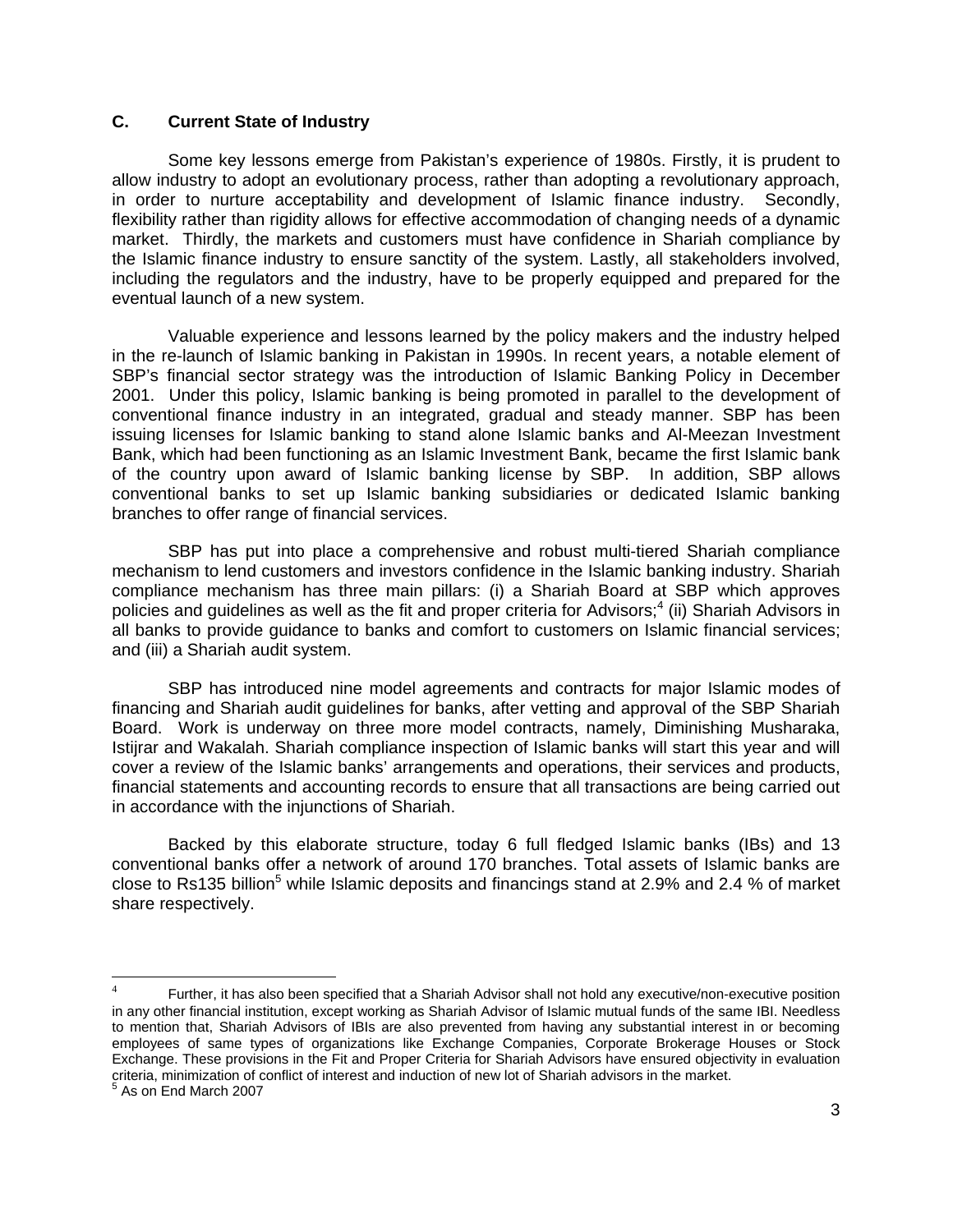### **D. Future Strategy and Outlook**

While the number and operations of Islamic banks are fast expanding, this segment of the market is still small relative to the appetite for Islamic finance. Pakistan, in light of its past experience, is launching a gradual and steady approach to Islamic banking. Despite rapid expansion in industry, the share of Islamic banking in the total banking system is a modest 3.2%. Moreover, it only caters for around 23,000 borrowers through around 170 branches relative to the country-wide 5 million borrowers (or 4.8 million excluding microfinance borrowers) tapped through 7,700 branches by conventional banks. Financing and investment levels of Islamic banks barely range around Rs77 billion, which is below 3% of the total banking system's advances<sup>6</sup>. On the product side, Islamic banks so far offer about 75% of products currently available in conventional banking while clean lending for consumer financing products, like personal loans and credit cards, still pose a challenge. Islamic banks operate exclusively in large cities with some now venturing into secondary cities but they are absent from rural areas where there is great potential for business growth.

Global interest in Islamic finance industry and Pakistan's success in laying basic foundation and core infrastructure of Islamic financial system lends confidence that the country has good potential and prospects to further exploit this industry. Going forward, however, it is important that Pakistan adopts a more calibrated and coordinated approach and strategy for the development of Islamic finance industry. In designing this strategy, Pakistan will conform to the standards being promoted by the Islamic Financial Services Board (IFSB) – the sixteen member Council of Governors of Central banks with several associate and affiliate members – whose chairpersonship Pakistan assumes effective January 2008.

The goal and objectives of the forward looking strategy should be to offer an alternative avenue of financial intermediation, which is competitive and promotes efficient allocation of resources in an equitable manner. Strategy should aim to supplement conventional banking industry's efforts to broaden and deepen the process of financial intermediation and financial penetration. Islamic banking can serve as a key vehicle to improve and strength the access to development finance by bringing in financial innovation that can cater adequately to diverse demands of the population as well as corporate sector's and country's infrastructure financing requirements, while ensuring that it nurtures faith based system of financing consistent with the Shariah principles.

Major elements of this strategy would require both industry and SBP to closely work together on multiple fronts. Some of the key areas of focus include:

*Aggressive deposit mobilization to augment domestic financial savings of the country.* Although late starter, Islamic banks have phenomenal potential to exploit resource mobilization. Substantial savings have still not been channeled into the financial system because of reservations relating to interest based system or return deficiencies of the conventional system. Islamic banks, besides catering to the needs of small depositors through profit and loss sharing basic accounts with no charges, need to tap high net worth investors and companies which are increasingly being driven to the attractive options and returns being offered by more innovative players worldwide. Fast adaptation of these practices by the Islamic finance industry will be helpful in competing more effectively with conventional banks in raising

 6 End March 2007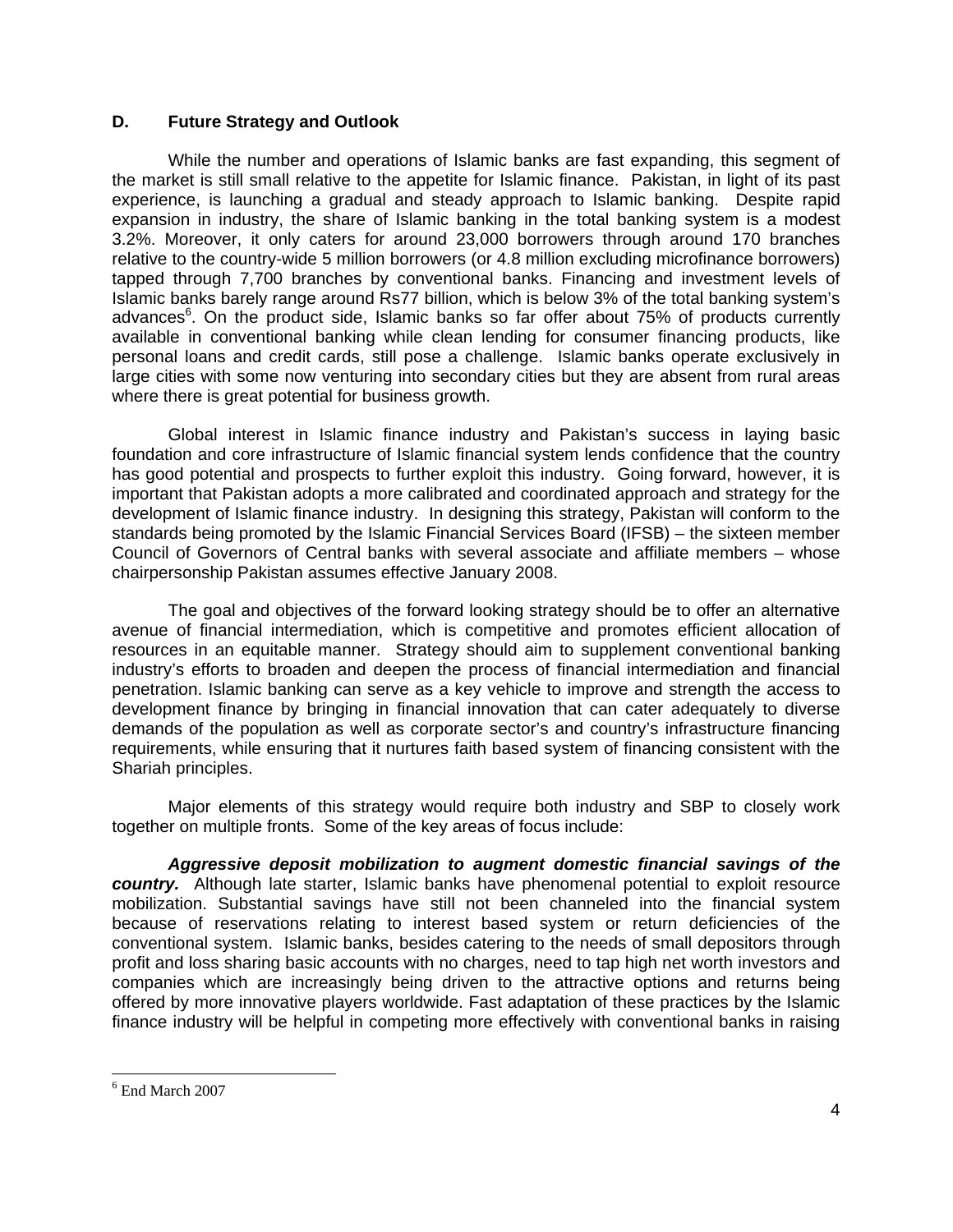deposits. Resource mobilization is critical for Islamic finance industry to grow effectively and meet the alternative requirements of economy and society.

*Diversification and innovation of financial structures*. This would involve either applying innovative Islamic products on a stand alone basis or applying a combination of Islamic instruments to suit project finance needs. In attempting the latter, it needs to be ensured that vanilla Islamic products such as Murabaha, Ijara and diminishing Musharaka etc. are implemented with their necessary preconditions, consistent with Shariah principles, to promote modes that can be used to finance commercial and project finance activity. This would require greater reliance on equity based financing, given that it is akin to participation and risk sharing consistent with infrastructure financing requirements and Islamic principles. At the same time, it requires financial engineering, flexibility in the evolving Sahriah system and alliance both among domestic and with the bigger global players (such as Standard Chartered, HSBC, UBS, Citibank etc.) to diversify Islamic financial structured products to support project finance in addition to associated real estate, shipping, trade, and aircraft financing.

Islamic financing products/structures are now quite common in Middle East and Saudi Arabia and have gained ground in non-Muslim countries too. In most cases it has to be recognized that Islamic financing is incorporated within a multi-sourced project financing offering, along side the conventional project financing structures backed with or without supportive credit enhancement or export credit agencies financing. The Islamic financing element of the project is provided *pari passu* with the other senior debt. Istisna's and variant structure of Ijara are frequent products used. If required, there should be standard legal structure for establishing and operating with ease Islamic SPV as the financing vehicle. Islamic finance tranches are known to offer additional benefit of competitive pricing and tenor.

 There should be harmonization of these alternate and multi-financing legal and regulatory structures and appreciation that conventional project financing documentation could be acceptable to different Shariah Boards/Committees. Pakistan has been exposed to these structures, given its earlier experience with the Hub River project, which in early 1990s incorporated Islamic Tranche of Istisna, and more of such recent deals. In designing such structures there has to be more tolerance among participants to:

- integrate Islamic and conventional funds to allow co-financed projects with different players;
- accept ownership risks (since in all Islamic transactions, lender is at some stage the owner of financed goods) but with comfort of clarity of legal issues surrounding ownership;
- ensure proper tax treatment of the proposed Islamic financing structures, avoiding adverse treatment relative to conventional borrowing, e.g. often profit participating payments are subject to tax while interest payments on loans are tax deductible;
- ensure flexibility in selection of assets for Islamic tranche;
- understand issues surrounding asset risks; and
- provide for payment of insurance and maintenance expenses for Islamic financed assets etc.

*Extend the outreach of financial services in a holistic manner with focus on underserved regions and poor and vulnerable groups.* Islamic banks will be allowed to pursue their plans for branch expansion as long as Islamic banks, like conventional banks, open at least 20% of new bank branches in rural areas. Conventional banks will have the option to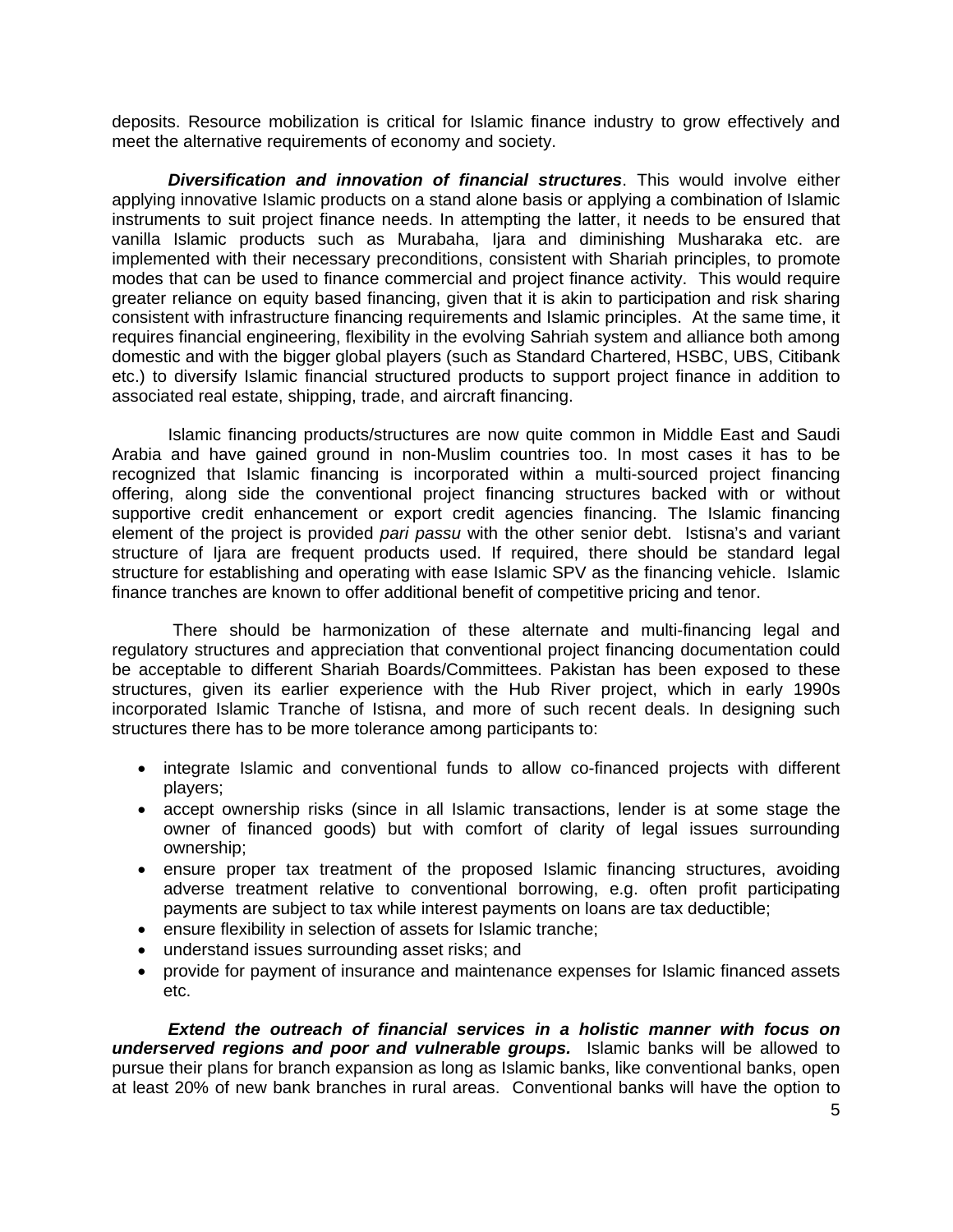seek partial or full conversion to Islamic banks. Microfinance banks are to be allowed to set up special windows or dedicated branches for Islamic Microfinance operations and licenses will be given to dedicated Islamic Microfinance banks. Guidelines have been already issued to promote Islamic Microfinance industry. Similar initiatives will be launched to issue guidelines for promoting SME, Agriculture and Infrastructure financing.

**Promote financial industry diversification** by requiring that, in tandem with Islamic banking, there is adequate development in Islamic capital markets, which so far has lagged behind the banking sector.

*Enhance understanding and capacities of Islamic Banking Risk Management. Risk* magnifies in Islamic banking, considering that banks and customers operate on profit and loss sharing mechanism. Because of this participatory risk relationship, the financial institution may not be exposed to traditional credit risk associated with conventional banking but more to risks associated with assets financed and off-balance sheet risk linked with the transfer of assets and its management as well as any volatility in the values of underlying assets. In structuring new products, there is need for institutions to factor in appropriate risks of real commodities, properties and equipment being financed with proper risk mitigation management and techniques. The strategy has to recognize the risk associated with Islamic banking and as such it has to include appropriate mechanisms and approaches to mitigate these.

*Promote development of liquidity management instruments to ensure investor confidence while effectively managing Islamic banking system's systemic risk.* Apart from Government's efforts to launch Shariah compliant SLR securities, SBP will need to launch Shairah compliant Treasury Bills along the lines of other central banks which have a range of short term securities based on sales and purchase contracts that are tradable in the secondary market and launch Sukuk cum Ijarah instrument proposed by the Central bank-Islamic Industry Task Force in 2006. Islamic repos would be also need to be structured. To facilitate the issuance of these types of instruments, amendments will be required in SBP Act as well as setting aside of specific assets of public sector by the Government. Once these instruments grow, SBP will align the SLR for Islamic banks at par with the conventional banks' SLR as the risk associated with Islamic banks are in some senses far greater than in conventional banks given their reliance on equity based diversified products. Some countries have even considered higher SLR for Islamic banks as their inherent risks are often times varying in nature and far steeper.

*Promote international standards and best practices in Islamic Industry*. Aside from standard application of conventional banking regulations and guidelines, Islamic banks will be encouraged to adopt IFSB and AAOIFI (Accounting and Auditing of Islamic Financial Institutions) standards with appropriate tailoring to suit domestic requirements. SBP is an active member of these international bodies and has provided input into the technical design and formulation of these standards.

*Promote good corporate governance in Islamic banking.* Islamic banks must exhibit unique fiduciary responsibilities towards investment account holders, ensure Shariah conformity and select investments that are Shariah compliant (avoiding products/businesses that are haram) as well as implement sound internal risk management. As such, they will be required to follow a distinct corporate governance framework in line with the IFSB's Guiding Principles on Corporate Governance.